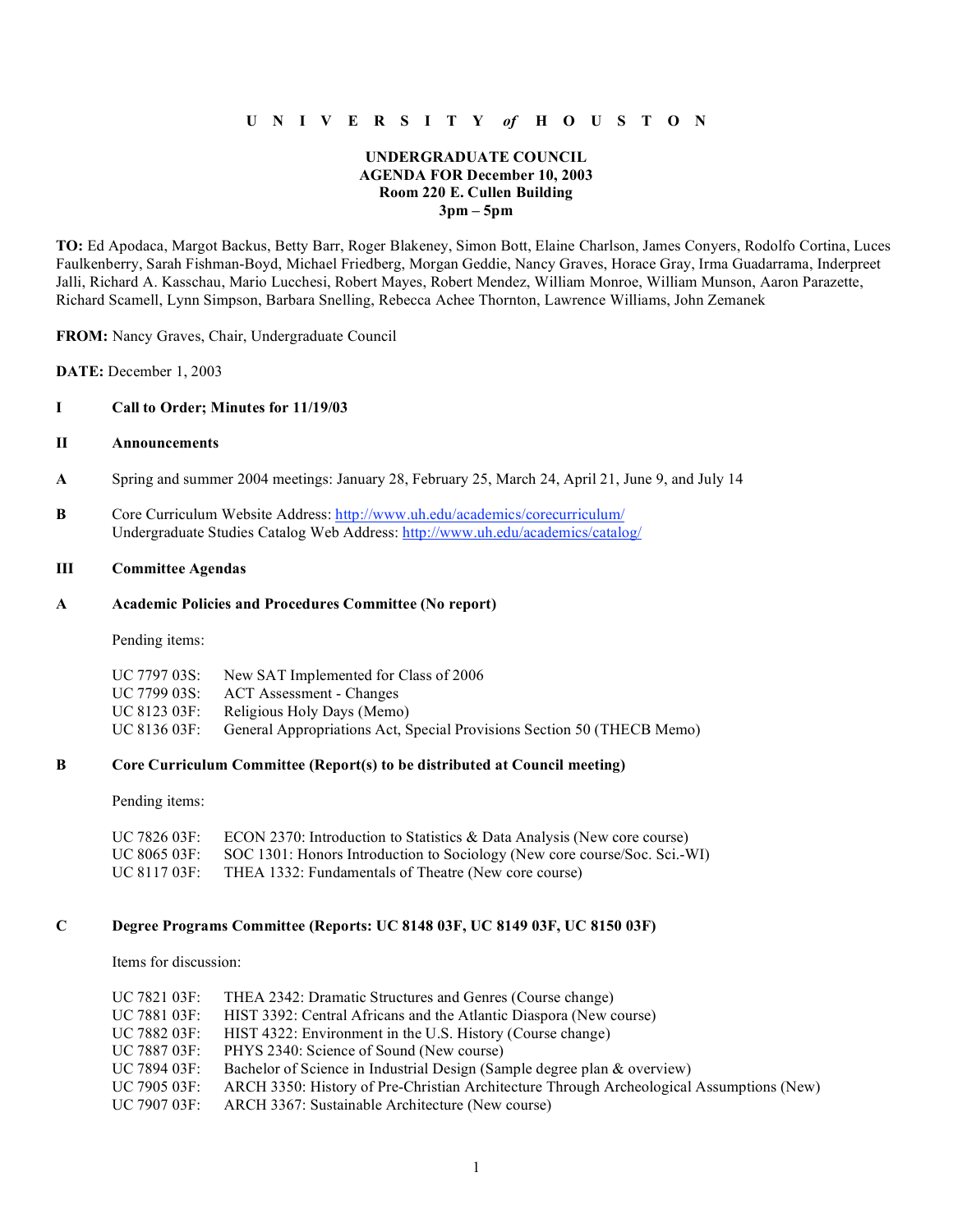UC 7909 03F: ARCH 4367: Case Studies in Sustainable Architecture (New course) UC 7916 03F: INDS 2500: Industrial Design Studio III (Course change) UC 7920 03F: INDS 3298: Special Problems (New course) UC 7936 03F: INDS 4380: Design Internship (New course) UC 7940 03F: INDS 4500: Industrial Design Studio VII (New course) UC 7941 03F: INDS 4501: Industrial Design Studio VIII (New course) UC 7946 03F: Proposed Mechanical Technology Program Changes (Memo) UC 7947 03F: MECT 2354: Introduction to Mechanics (Course change) UC 7948 03F: MECT 3318: Fluid Mechanics Applications (Course change) UC 7949 03F: MECT 3331: Applied Thermodynamics (Course change) UC 7950 03F: MECT 3341: Computer-Aided Drafting I (Course change) UC 7951 03F: MECT 3355: Strength of Materials (Course change) UC 7952 03F: MECT 3358: Dynamics of Mechanisms (Course change) UC 7953 03F: MECT 3362: Industrial Work Measurement (Course change) UC 7954 03F: MECT 3367: Quality Control Technology (Course change) UC 7955 03F: MECT 4323: Applications in Stress Analysis (New course) UC 7956 03F: MECT 4350: Principles of Mechatronics (New course) UC 7957 03F: MECT 4365: Computer-Aided Design II (Course change) UC 7958 03F: MECT 4372: Materials Technology (Course change) UC 7959 03F: MECT 4384: Manufacturing Systems Control (Course change) UC 7960 03F: Proposed Changes to Electrical Power Minor (Memo) UC 7961 03F: Deletion of ELET 3306 and ELET 4322 (Memo) UC 7962 03F: ELET 1300: Electrical Circuits I (Course change) UC 7963 03F: ELET 1301: Electrical Circuits II (Course change) UC 7964 03F: ELET 2103: Digital Systems Laboratory (Course change) UC 7965 03F: ELET 2105: Semiconductor Devices and Circuits Laboratory (Course change) UC 7966 03F: ELET 2300: Introduction to C<sup>++</sup> Programming (Course change) UC 7967 03F: ELET 2301: Poly-phase Circuits and Transformers (Course change) UC 7968 03F: ELET 2303: Digital Systems (Course change) UC 7969 03F: ELET 2305: Semiconductor Devices and Circuits (Course change) UC 7970 03F: ELET 2307: Electrical-Electronic Circuits (Course change) UC 7971 03F: ELET 3102: Communications Circuits Laboratory (Course change) UC 7972 03F: ELET 3105: Microprocessor Architecture Laboratory (Course change) UC 7973 03F: ELET 3301: Linear Systems Analysis (Course change) UC 7974 03F: ELET 3302: Communications Circuits (Course change) UC 7975 03F: ELET 3303: Operational Amplifier Applications (Course change) UC 7976 03F: ELET 3304: Control Instrumentation (Course change) UC 7977 03F: ELET 3305: Microprocessor Architecture (Course change) UC 7978 03F: ELET 3307: Electrical Machines and Controls (Course change) UC 7979 03F: ELET 3325: Embedded Systems (New course) UC 7980 03F: ELET 4104: Control Systems Laboratory (Course change) UC 7981 03F: ELET 4108: Senior Project Laboratory (Course change) UC 7982 03F: ELET 4121: Computer Networks Laboratory (Course change) UC 7983 03F: ELET 4300: Unix Operating System (Course change) UC 7984 03F: ELET 4302: Data Communication Systems (Course change) UC 7985 03F: ELET 4304: Control Systems (Course change) UC 7986 03F: ELET 4308: Senior Project (Course change) UC 7987 03F: ELET 4309: Object-Oriented Applications Programming (Course change) UC 7988 03F: ELET 4310: Alternative Electrical Energy Sources (Course change) UC 7989 03F: ELET 4315: Telecommunications (Course change) UC 7990 03F: ELET 4321: Computer Networks (Course change) UC 7991 03F: ELET 4326: Power Converter Circuits (New course) UC 7992 03F: Minor in Surveying and Mapping (Memo) UC 7993 03F: CNST 2461: Surveying I (Course change) UC 7994 03F: CNST 4361: Construction Planning and Scheduling (Course change) UC 7995 03F: GRTC 2350: Graphics for Digital Media (Course change)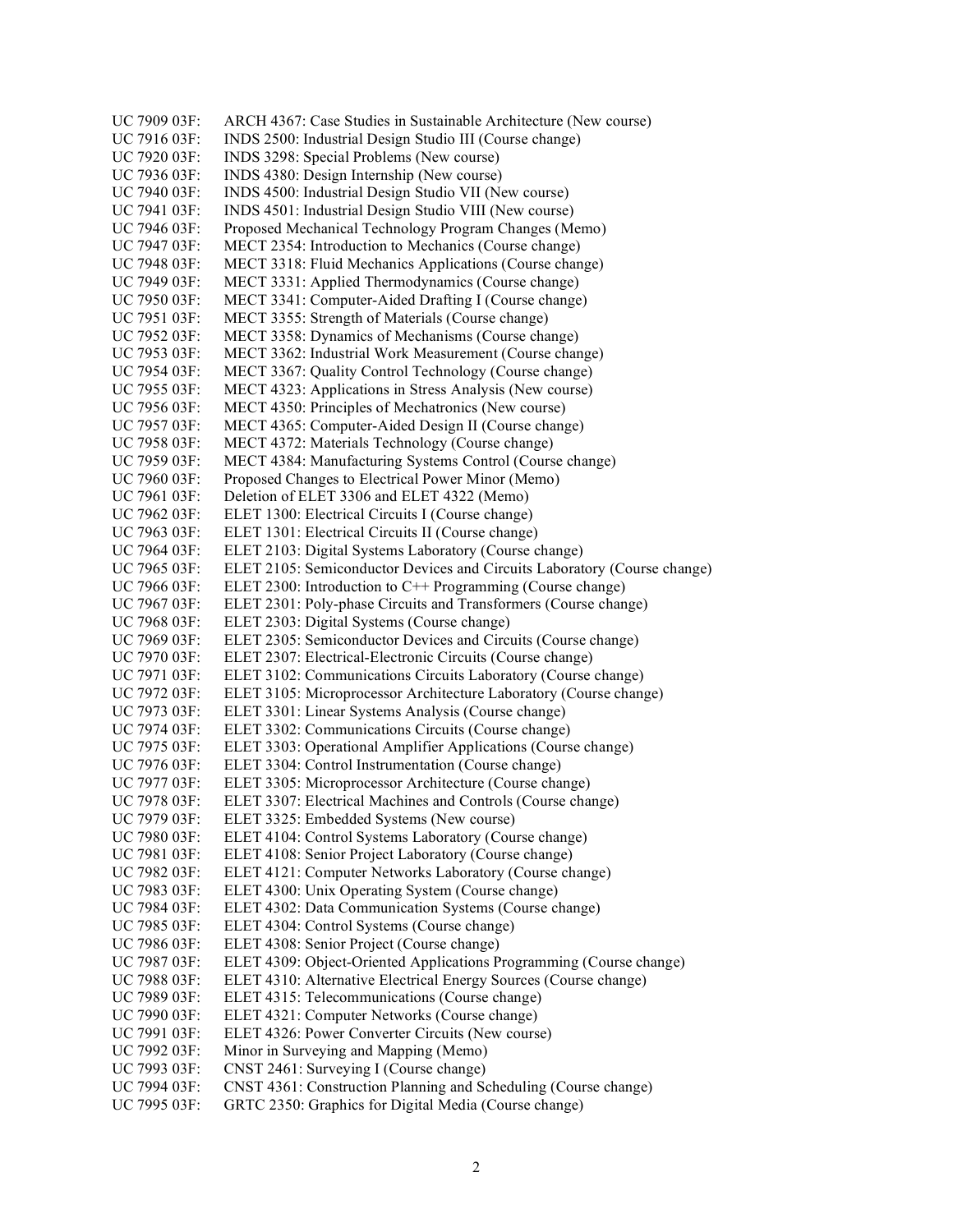UC 7996 03F: GRTC 3350: Graphic Communications Materials and Processes (Course change) UC 7997 03F: GRTC 3351: Image Technology I (Course change) UC 7998 03F: GRTC 3352: Press Technology I (Course change) UC 7999 03F: GRTC 3353: Visual Communications Technology (Course change) UC 8000 03F: GRTC 4198: Special Problems (New course) UC 8001 03F: GRTC 4298: Special Problems (New course) UC 8002 03F: GRTC 4372: Costing in Graphic Communications (Course change) UC 8003 03F: GRTC 4373: Image Technology II (Course change) UC 8004 03F: GRTC 4376: Multimedia Authoring (Course change) UC 8005 03F: GRTC 4377: Practicum in Graphic Communications Technology (New course) UC 8006 03F: GRTC 4390: Current Issues in Graphic Communications (Course change) UC 8007 03F: GRTC 4396: Internship in Graphic Communications Technology (New course) UC 8008 03F: GRTC 4397: Selected Topics in Graphic Communication (New course) UC 8009 03F: GRTC 4398: Special Problems (Course change) UC 8010 03F: ITEC 1301: Introduction to Computer Application Technology (Course change) UC 8011 03F: ITEC 2332: Introduction to Client/Server Technology (Course change) UC 8012 03F: ITEC 2334: Information Systems Applications (Course change) UC 8013 03F: ITEC 2336: Internet Application Development (Course change) UC 8014 03F: ITEC 2338: Technology in the Community (Course change) UC 8015 03F: ITEC 3343: Information Systems Analysis and Design (Course change) UC 8016 03F: ITEC 3347: Principles of Information Management (Course change) UC 8017 03F: ITEC 3348: Applications of Expert Systems (Course change) UC 8018 03F: ITEC 3365: Database Management (Course change) UC 8019 03F: ITEC 3368: Advanced Internet Application Development (Course change) UC 8020 03F: ITEC 3399: Senior Honors Thesis (Course change) UC 8021 03F: ITEC 4198: Special Problems (Course change) UC 8022 03F: ITEC 4298: Special Problems (Course change) UC 8023 03F: ITEC 4335: Integrated Information Systems (Course change) UC 8024 03F: ITEC 4337: Advanced Information Systems Applications (Course change) UC 8025 03F: ITEC 4338: Database Design and Implementation (Course change) UC 8026 03F: ITEC 4339: Enterprise Applications Development (Course change) UC 8027 03F: ITEC 4375: Practicum in Information Systems Technology (Course change) UC 8028 03F: ITEC 4390: Current Issues in Information Systems (Course change) UC 8029 03F: ITEC 4396: Internship: Occupational Technology (Course change) UC 8030 03F: ITEC 4397: Selected Topics in Information Systems Technology (Course change) UC 8031 03F: ITEC 4398: Special Problems (Course change) UC 8032 03F: ITEC 4399: Senior Honors Thesis (Course change) UC 8033 03F: LOGT 4198: Special Problems (New course) UC 8034 03F: LOGT 4298: Special Problems (New course) UC 8035 03F: LOGT 4396: Internship in Logistics Technology (New course) UC 8036 03F: LOGT 4397: Selected Topics in Logistics Technology (New course) UC 8037 03F: LOGT 4398: Special Problems (New course) UC 8038 03F: TELS 2360: Business Law (Course change) UC 8039 03F: TELS 2371: Industrial Fiscal Records (Course change) UC 8040 03F: TELS 3340: Organizational Leadership and Supervision (Course change) UC 8041 03F: TELS 3345: Human Resources in Technology (Course change) UC 8042 03F: TELS 3346: Wage and Salary Administration (Course change) UC 8043 03F: TELS 3363: Technical Communications (Course change) UC 8044 03F: TELS 3372: Communicating Science, Engineering and Technology (Course change) UC 8045 03F: TELS 4198: Special Problems (New course) UC 8046 03F: TELS 4298: Special Problems (New course) UC 8047 03F: TELS 4341: Production and Service Operations (Course change) UC 8048 03F: TELS 4348: Supervisor-Employee Relationships (Course change) UC 8049 03F: TELS 4349: Organizational Dynamics (Course change) UC 8050 03F: TELS 4350: Industrial and Environmental Safety (Course change) UC 8051 03F: TELS 4371: Leading Change in the Workplace (Course change)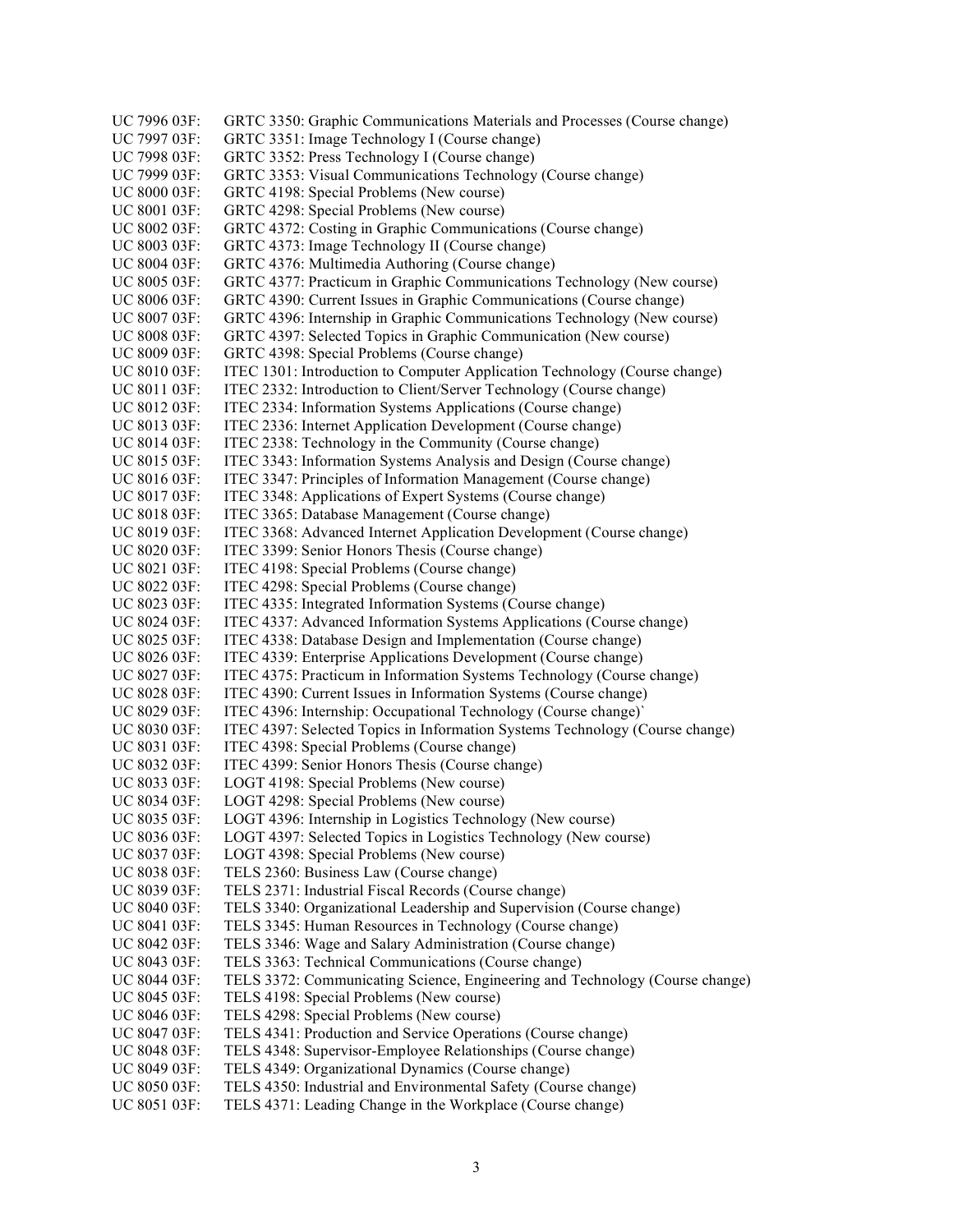UC 8052 03F: TELS 4377: Practicum in Technology Leadership and Supervision (Course chg) UC 8053 03F: TELS 4390: Current Issues in Technology Leadership & Supervision (New) UC 8054 03F: TELS 4396: Internship in Technology Leadership and Supervision (New) UC 8055 03F: TELS 4397: Selected Topics in Technology Leadership and Supervision (New) UC 8056 03F: TELS 4398: Special Problems (New course) UC 8057 03F: Changes to CSM Elective Block (Memo) UC 8063 03F: CHEE 3466: Biological and Physical Chemistry (Course change) UC 8066 03F: CIVE 3331: Environmental Engineering (Course change) UC 8067 03F: CIVE 3339: Geotechnical Engineering (Course change) UC 8068 03F: CIVE 3434: Fluid Mechanics and Hydraulic Engineering (Course change) UC 8069 03F: CIVE 4311: Civil Engineering Design and Professional Practice (Course change) UC 8070 03F: CIVE 4312: Civil Engineering Design Project (Course change) UC 8071 03F: CIVE 4331: Water Quality Engineering (Course change) UC 8072 03F: CIVE 4332: Hydrology (Course change)<br>UC 8073 03F: CIVE 4333: Water and Wastewater Treat CIVE 4333: Water and Wastewater Treatment (Course change) UC 8074 03F: CIVE 4335: Ocean Engineering (Course change) UC 8075 03F: CIVE 4337: Transportation Engineering (Course change) UC 8076 03F: CIVE 4363: Concrete Design (Course change) UC 8077 03F: CIVE 4364: Structural Steel Design (Course change) UC 8078 03F: CIVE 4369: Foundation Engineering (Course change) UC 8079 03F: CIVE 5360: Urban and Regional Planning (Course change) UC 8080 03F: ECE Degree Plan Changes (Memo) UC 8081 03F: ECE Course Inventory for Stop Dates and ECE Course Deletions (Memo) UC 8082 03F: ECE 2317: Applied Electricity and Magnetism (Course change) UC 8083 03F: ECE 3336: Intro Circuits and Electronics (Course change) UC 8084 03F: ECE 3455: Electronics (Course change) UC 8085 03F: ECE 3456: Analog Electronics (Course change) UC 8086 03F: ECE 3457: Digital Electronics (Course change) UC 8088 03F: ECE 4375: Automatic Control Systems (Course change) UC 8090 03F: ECE 5335: State-Space Control Systems (Course change) UC 8091 03F: ECE 5392: Introduction to Biomedical Engineering (Course change) UC 8092 03F: Proposed Changes to Industrial Engineering Degree Plan (Memo) UC 8093 03F: Industrial Engineering: Removal of DLE Option (Memo) UC 8094 03F: INDE 3333: Engineering Economy I (Course change) UC 8100 03F: Interdisciplinary Cluster Option #2 & Economics Graduation Requirements UC 8116 03F: THEA 4358: Costume Design in Production (New course) UC 8130 03F: BIOE 1100: Introduction to Biomedical Engineering (New course) UC 8131 03F: BIOE 2150: Biosensors (New course) UC 8132 03F: Changes to Asian American Studies Minor UC 8133 03F: CUST 3310: Asian American Communities in Popular Culture (Course change) UC 8134 03F: CUST 3315: Asian American Experiences of Migration & Transnationalism UC 8135 03F: CUST 4320: Asian American Literature & Identity Issues (New) UC 8139 03F: Air Force Science Minor Proposal (Memo) UC 8140 03F: AFSC 3801: Field Training (New course) UC 8141 03F: AAS 3348: African Americans and the Law (New course) UC 8142 03F: ART 1303: Fundamentals of Three-Dimensional Design (Course change) UC 8147 03F: COMD 2340: The Science of Sound (Course deletion)

Pending items:

| UC 7824 03F: | Theatre Undergraduate Catalog Changes (Memo)                          |
|--------------|-----------------------------------------------------------------------|
| UC 7841 03F: | MUSI 4343: Choral Repertoire and Rehearsal Strategies (Course change) |
| UC 7842 03F: | MUSI 4365: Music in the Twentieth Century II (Course change)          |